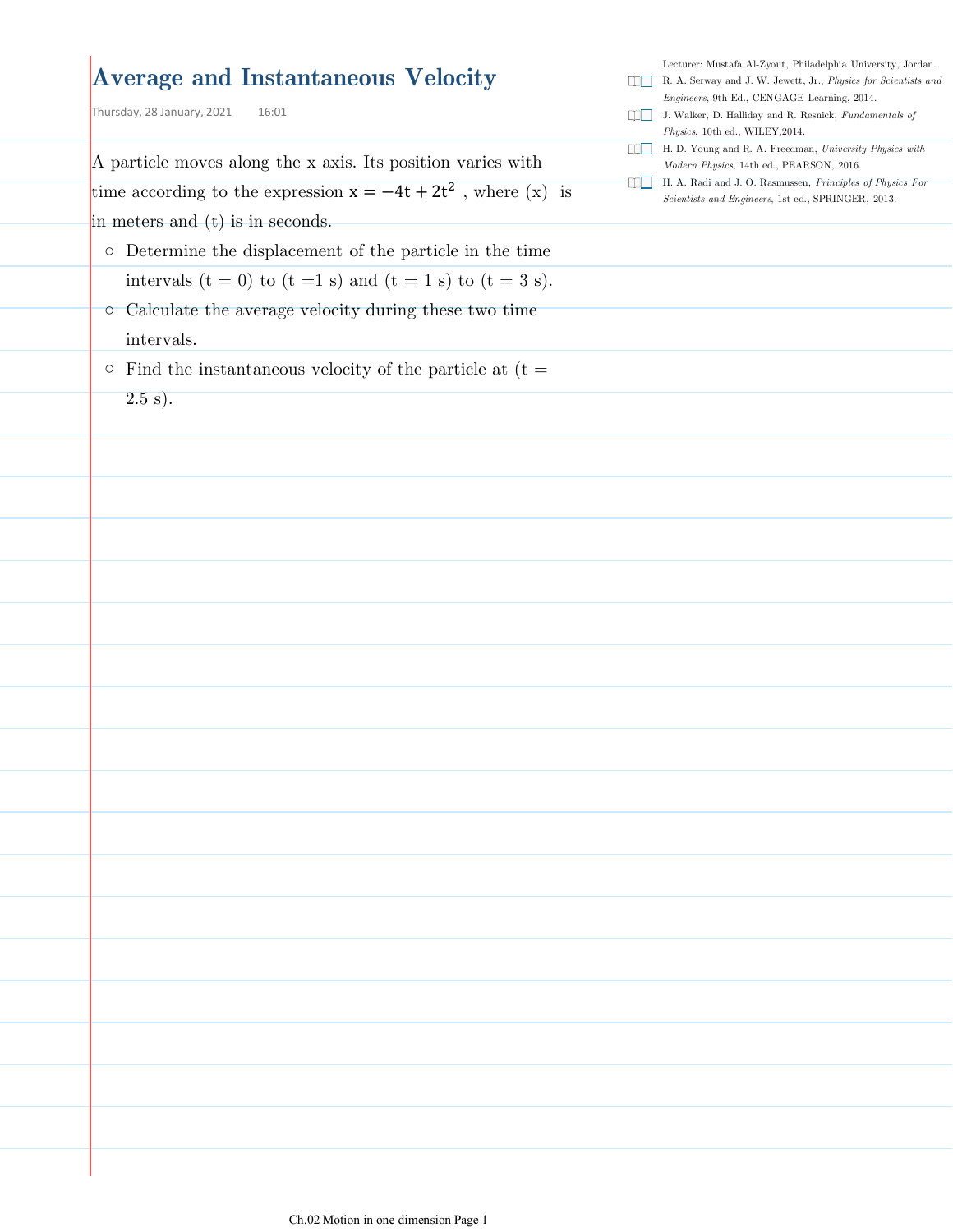| <b>Average and Instantaneous Acceleration</b><br>Friday, 29 January, 2021<br>21:33 | na k<br>R. A. Serway and J. W. Jewett, Jr., Physics for Scientists and<br>Engineers, 9th Ed., CENGAGE Learning, 2014.<br>J. Walker, D. Halliday and R. Resnick, Fundamentals of<br>Physics, 10th ed., WILEY, 2014. |
|------------------------------------------------------------------------------------|--------------------------------------------------------------------------------------------------------------------------------------------------------------------------------------------------------------------|
| The velocity of a particle moving along the x axis varies                          | H. D. Young and R. A. Freedman, University Physics with<br>uu l<br>Modern Physics, 14th ed., PEARSON, 2016.                                                                                                        |
| according to the expression: $v = 40 - 5t^2$ , where (v) is in                     | H. A. Radi and J. O. Rasmussen, Principles of Physics For<br>Scientists and Engineers, 1st ed., SPRINGER, 2013.                                                                                                    |
| $(m/s)$ and (t) is in seconds.                                                     |                                                                                                                                                                                                                    |
| $\circ$ -Find the average acceleration in the time interval (t = 0)                |                                                                                                                                                                                                                    |
| to $(t = 2 s)$ .                                                                   |                                                                                                                                                                                                                    |
| $\circ$ Determine the acceleration at (t = 2 s).                                   |                                                                                                                                                                                                                    |
|                                                                                    |                                                                                                                                                                                                                    |
|                                                                                    |                                                                                                                                                                                                                    |
|                                                                                    |                                                                                                                                                                                                                    |
|                                                                                    |                                                                                                                                                                                                                    |
|                                                                                    |                                                                                                                                                                                                                    |
|                                                                                    |                                                                                                                                                                                                                    |
|                                                                                    |                                                                                                                                                                                                                    |
|                                                                                    |                                                                                                                                                                                                                    |
|                                                                                    |                                                                                                                                                                                                                    |
|                                                                                    |                                                                                                                                                                                                                    |
|                                                                                    |                                                                                                                                                                                                                    |
|                                                                                    |                                                                                                                                                                                                                    |
|                                                                                    |                                                                                                                                                                                                                    |
|                                                                                    |                                                                                                                                                                                                                    |
|                                                                                    |                                                                                                                                                                                                                    |
|                                                                                    |                                                                                                                                                                                                                    |
|                                                                                    |                                                                                                                                                                                                                    |
|                                                                                    |                                                                                                                                                                                                                    |
|                                                                                    |                                                                                                                                                                                                                    |
|                                                                                    |                                                                                                                                                                                                                    |
|                                                                                    |                                                                                                                                                                                                                    |
|                                                                                    |                                                                                                                                                                                                                    |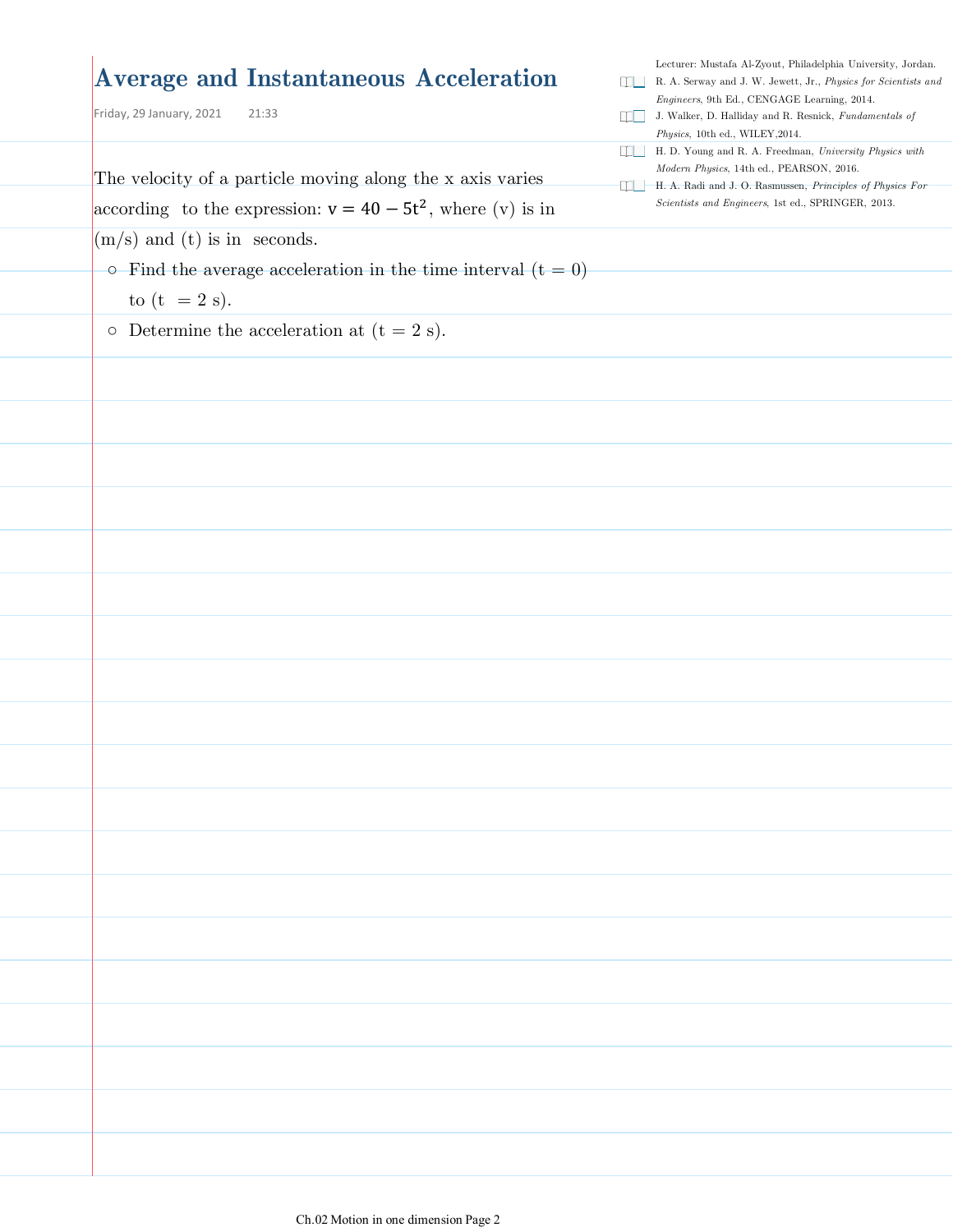## **Carrier Landing**

Friday, 29 January, 2021 21:33

Lecturer: Mustafa Al-Zyout, Philadelphia University, Jordan.

R. A. Serway and J. W. Jewett, Jr., *Physics for Scientists and Engineers*, 9th Ed., CENGAGE Learning, 2014.

J. Walker, D. Halliday and R. Resnick, *Fundamentals of Physics*, 10th ed., WILEY,2014.

H. D. Young and R. A. Freedman, *University Physics with Modern Physics*, 14th ed., PEARSON, 2016.

H. A. Radi and J. O. Rasmussen, *Principles of Physics For Scientists and Engineers*, 1st ed., SPRINGER, 2013.

| A jet lands on an aircraft carrier at a speed of 63 m/s. |
|----------------------------------------------------------|
| $\circ$ -What is its acceleration if it stops in $2$ s?  |
| $\circ$ -What is its final position?                     |
|                                                          |
|                                                          |
|                                                          |
|                                                          |
|                                                          |
|                                                          |
|                                                          |
|                                                          |
|                                                          |
|                                                          |
|                                                          |
|                                                          |
|                                                          |
|                                                          |
|                                                          |
|                                                          |
|                                                          |
|                                                          |
|                                                          |
|                                                          |
|                                                          |
|                                                          |
|                                                          |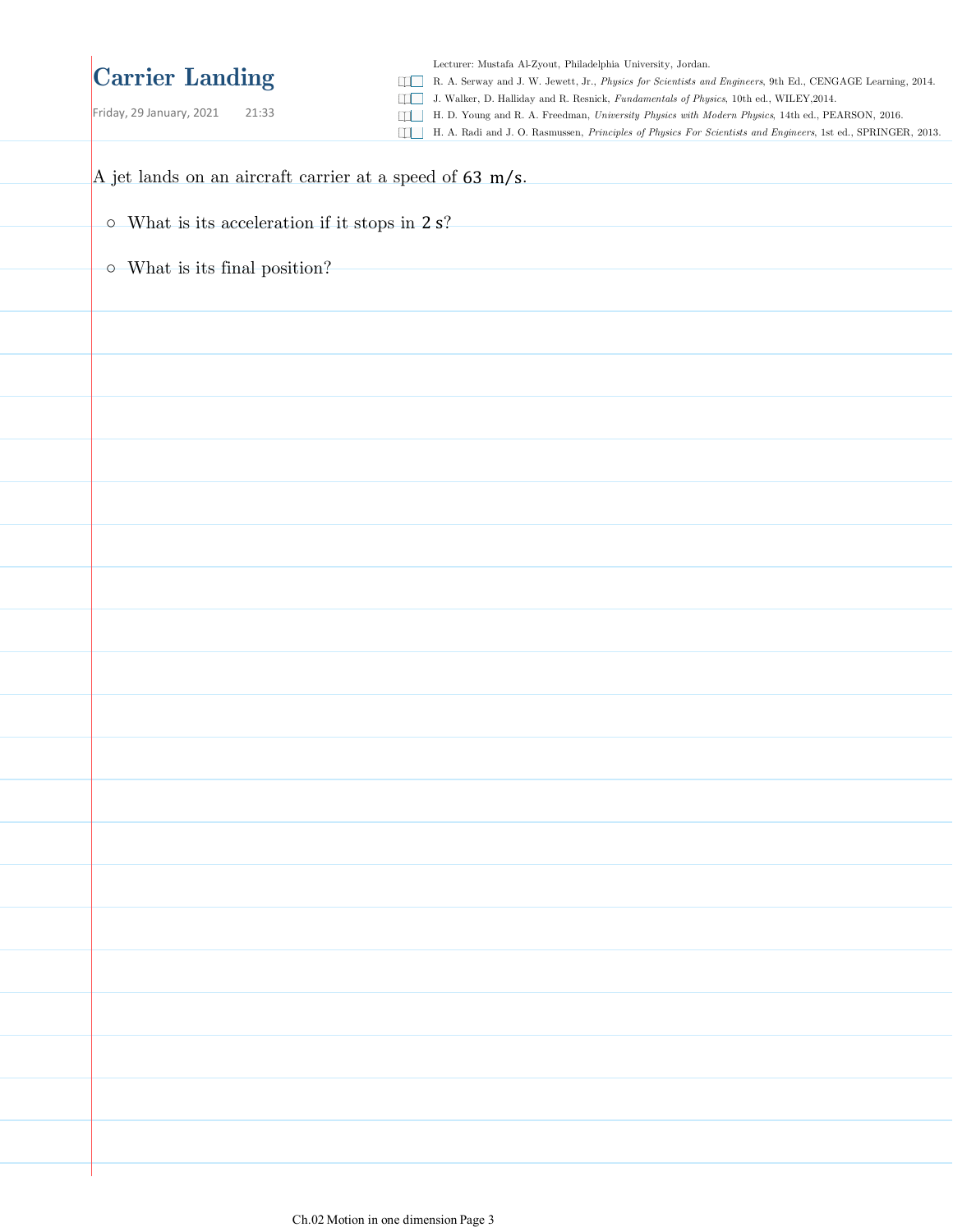## **Uniform acceleration**

Friday, 29 January, 2021  $21:33$ 

Lecturer: Mustafa Al-Zyout, Philadelphia University, Jordan.

R. A. Serway and J. W. Jewett, Jr., *Physics for Scientists and Engineers*, 9th Ed., CENGAGE Learning, 2014.

J. Walker, D. Halliday and R. Resnick, *Fundamentals of Physics*, 10th ed., WILEY,2014.

H. D. Young and R. A. Freedman, *University Physics with Modern Physics*, 14th ed., PEARSON, 2016.

H. A. Radi and J. O. Rasmussen, *Principles of Physics For Scientists and Engineers*, 1st ed., SPRINGER, 2013.

A car accelerates uniformly from rest to a speed of 100  $km/h$  in 18 s.

- Find the acceleration of the car.
- Find the distance that the car travels.
- $\circ$  If the car brakes to a full stop over a distance of 100  $m$ , then find its uniform

deceleration.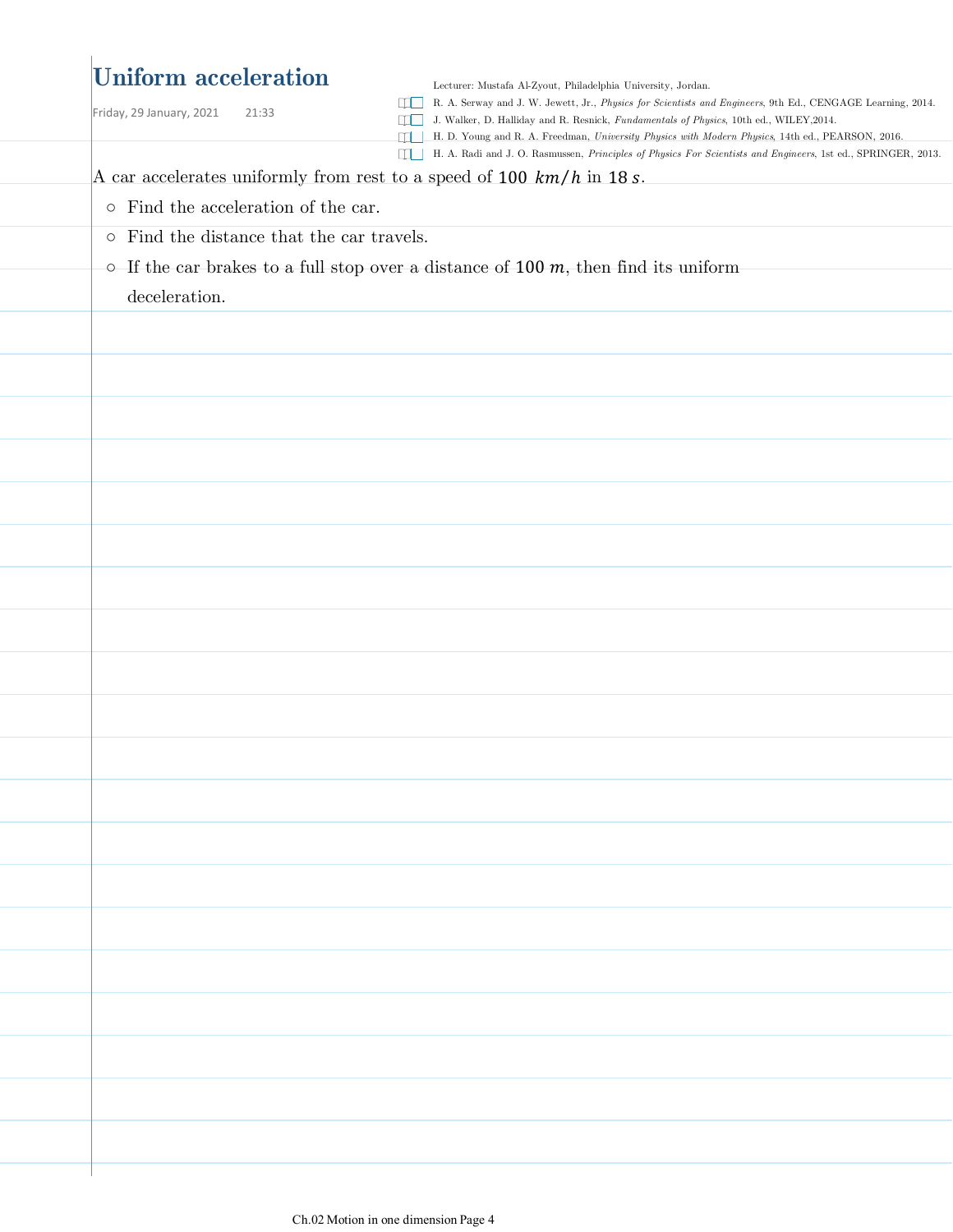### **Two bodies with different Accelerations**

Friday, 29 January, 2021  $21:33$ 

A motorist traveling at a constant 15  $m/s$  passes a school crossing where the speed limit is  $10 \frac{m}{s}$ . Just as the motorist passes the school-crossing sign, a police officer on a motorcycle stopped there, starts in pursuit with constant acceleration  $3 \frac{m}{s^2}$ . How much time elapses before the officer passes the motorist?

Lecturer: Mustafa Al-Zyout, Philadelphia University, Jordan.

- R. A. Serway and J. W. Jewett, Jr., *Physics for Scientists and Engineers*, 9th Ed., CENGAGE Learning, 2014.
- J. Walker, D. Halliday and R. Resnick, *Fundamentals of Physics*, 10th ed., WILEY,2014.
- H. D. Young and R. A. Freedman, *University Physics with Modern Physics*, 14th ed., PEARSON, 2016.
- H. A. Radi and J. O. Rasmussen, *Principles of Physics For Scientists and Engineers*, 1st ed., SPRINGER, 2013.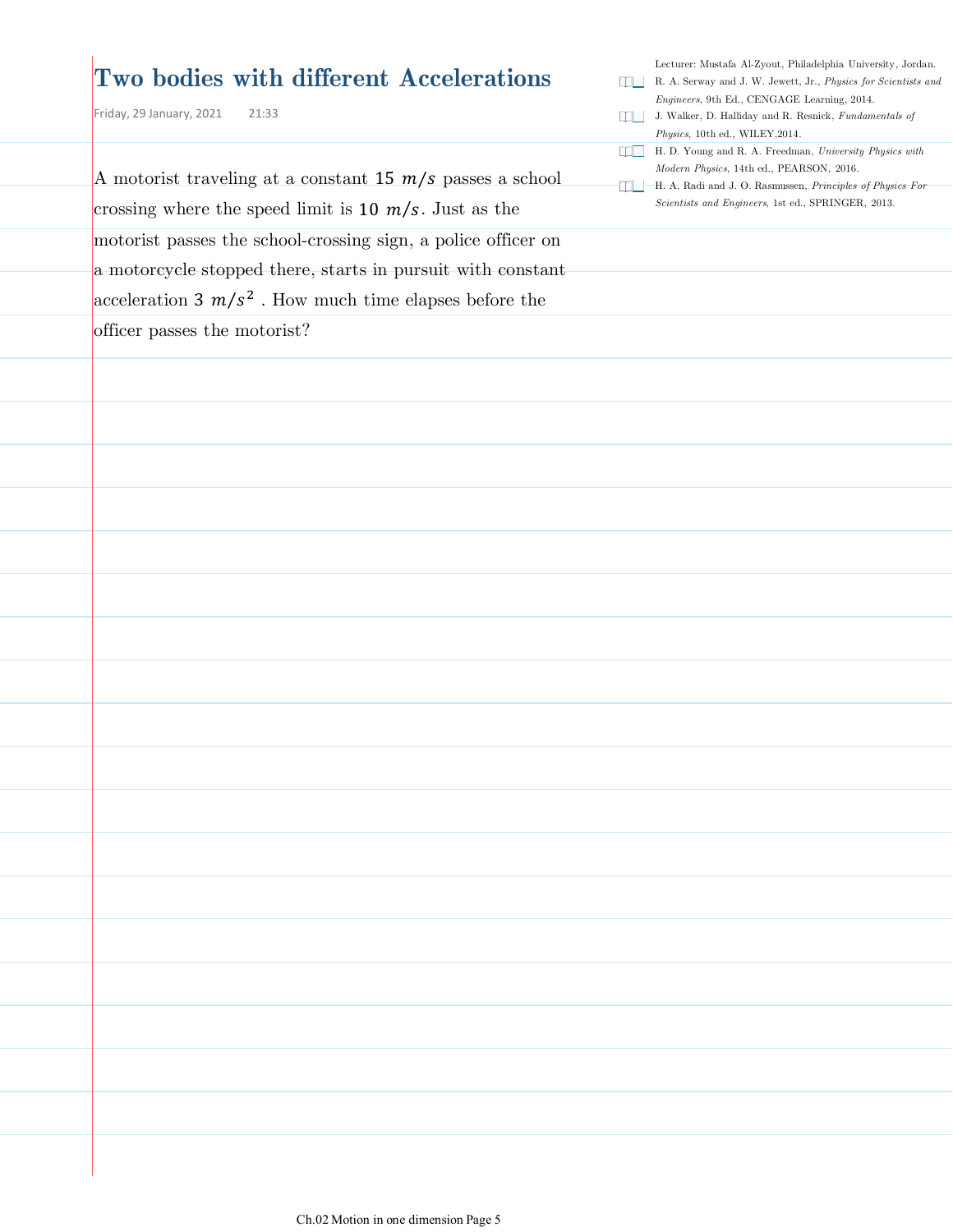# **Free Falling - 1**

Friday, 29 January, 2021 21:33

Lecturer: Mustafa Al-Zyout, Philadelphia University, Jordan.

R. A. Serway and J. W. Jewett, Jr., *Physics for Scientists and Engineers*, 9th Ed., CENGAGE Learning, 2014.

J. Walker, D. Halliday and R. Resnick, *Fundamentals of Physics*, 10th ed., WILEY,2014.

H. D. Young and R. A. Freedman, *University Physics with Modern Physics*, 14th ed., PEARSON, 2016.

H. A. Radi and J. O. Rasmussen, *Principles of Physics For Scientists and Engineers*, 1st ed., SPRINGER, 2013.